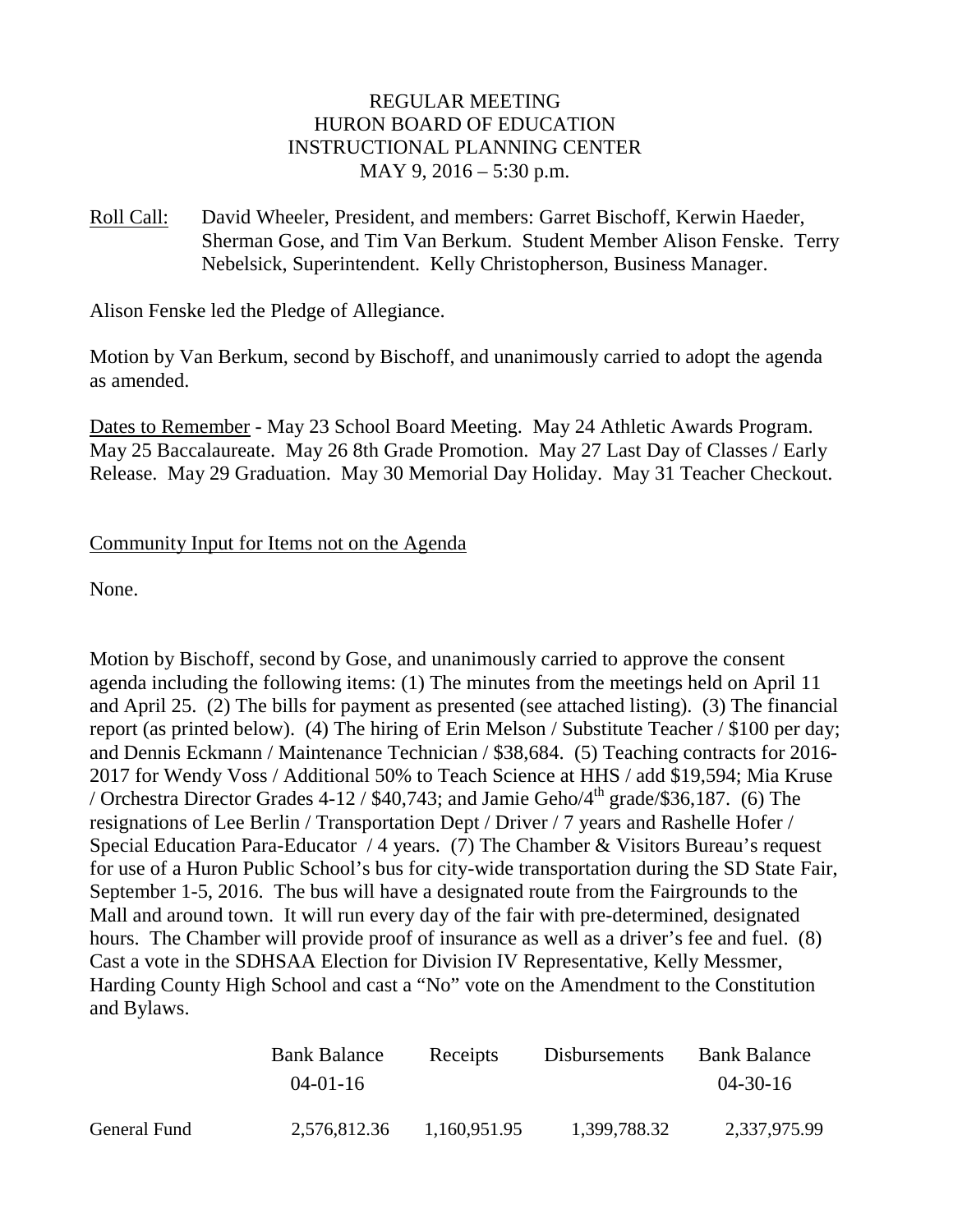| Capital Outlay           | 3,679,455.08 | 211,587.28   | 80,601.85    | 3,810,440.51 |
|--------------------------|--------------|--------------|--------------|--------------|
| <b>Special Education</b> | 935,593.64   | 228,401.39   | 335,465.90   | 828,529.13   |
| Pension Fund             | 150,718.27   | 19,240.74    | 0.00         | 169,959.01   |
| <b>Building Fund</b>     | 14,965.72    | 754.60       | 375.73       | 15,344.59    |
| Bond Redem.- Elem        | 73,512.74    | 82,680.12    | 0.00         | 156,192.86   |
| Food Service             | 217,802.06   | 154,858.89   | 252,345.30   | 120,315.65   |
| <b>Enterprise Fund</b>   | 85,153.22    | 5,153.81     | 17,769.68    | 72,537.35    |
| <b>Activity Account</b>  | 208,291.11   | 20,594.05    | 26,737.66    | 202,147.50   |
| <b>Health Insurance</b>  | 109,989.06   | 237,856.09   | 227,529.01   | 120,316.14   |
| Scholarship Fund         | 174,398.47   | 3,463.83     | 0.00         | 177,862.30   |
|                          | 8,226,691.73 | 2,125,542.75 | 2,340,613.45 | 8,011,621.03 |

## Celebrate Successes in the District

Superintendent Nebelsick reported on the successes in the District.

## **Reports**

- A. Donation to the FFA Program Rick Sabers, representing the Sabers Family, presented a \$500 donation to Mr. Postma and the FFA Program.
- B. Good News Report Roger Ahlers gave a report on the technology department.
- C. Pollinator Project Alison Fenske gave a report to the Board.
- D. Business Manager's Report Kelly Christopherson presented the Business Manager's Report to the Board.
- E. Superintendent's Report Superintendent Nebelsick gave a report to the Board.

## New Business

Kelly Christopherson presented and summarized the proposed budget for 2016-2017. The Board will conduct a budget hearing June 13 and consider final budget approval at the June 27 meeting. No action was taken.

Gay Pickner presented the science textbook quote for grades K-5.

Motion by Bischoff, second by Van Berkum, and unanimously carried to approve the science textbook curriculum for grades K-5 as presented.